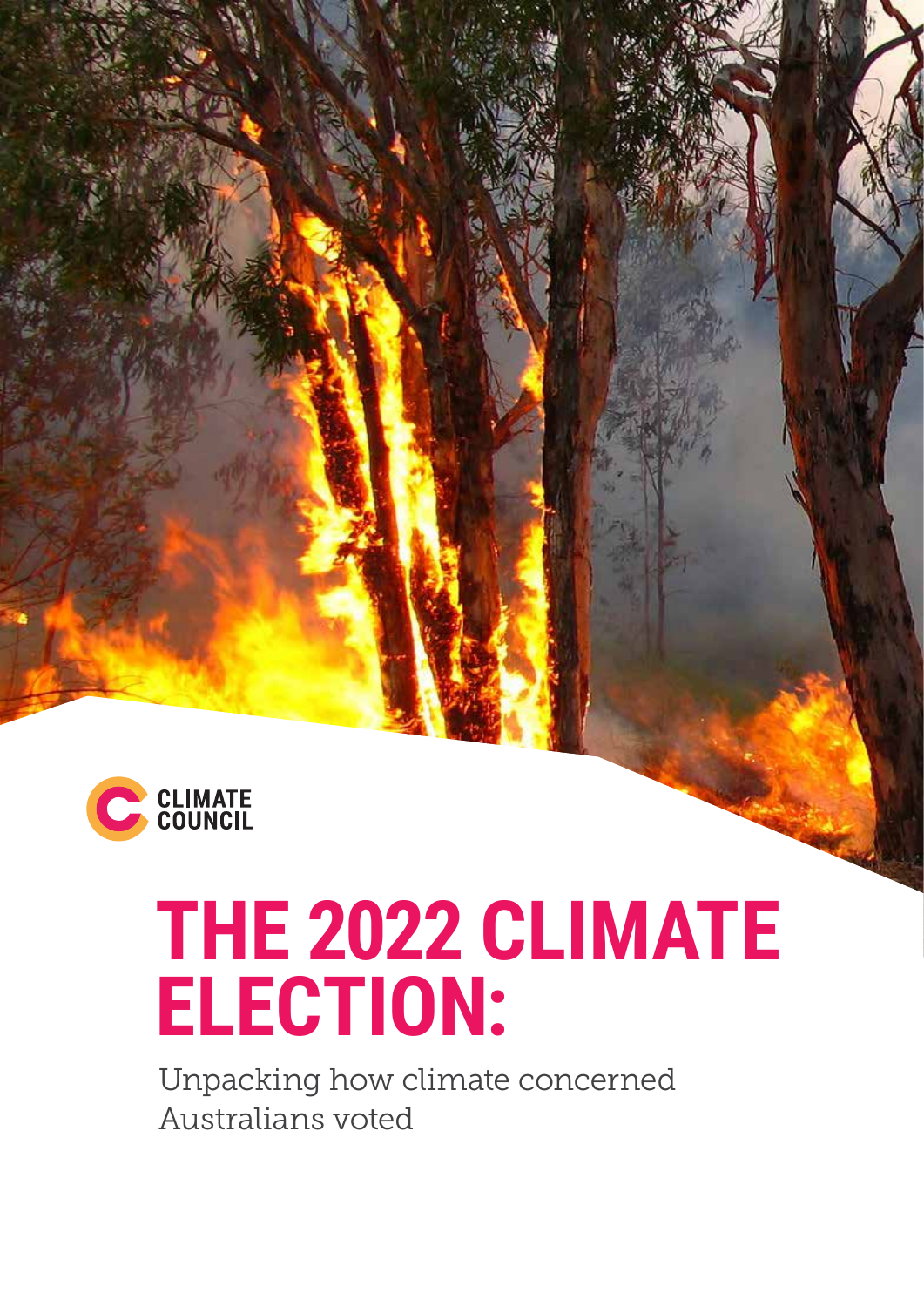### **THE 2022 CLIMATE ELECTION: UNPACKING HOW CLIMATE CONCERNED AUSTRALIANS VOTED**

Votes are still being counted, but one thing is indisputable: climate action is the winner of this election. Millions of Australians put climate first at the ballot box, and the politicians who dragged their heels on the most important challenge of our time are paying a price for that. It's clear the Australian Parliament is now set for an unprecedented shake up, and all eyes are on what climate action will be achieved by the incoming government. This Climate Council analysis of key seats in the 2022 Federal Election makes a compelling case for the strong connection between climate concerned Australians and their voting behaviour.

#### **KEY FINDINGS**

- $\rightarrow$  Climate change is a defining issue of this election in the city, the suburbs and the regions. Candidates championing strong climate action were rewarded by voters across the country.
- › Voters in most electorates hit by climatefuelled disasters, like the Black Summer Bushfires and the 2022 floods, swung away from the Coalition and towards those championing stronger climate action.
- › The Senate is likely to have a climate action-friendly majority with candidates who ran on strong climate platforms performing well.
- › The new Australian Parliament has a strong mandate for game-changing climate action, and pressure will continue to be applied (both domestically and abroad) on the federal government to accelerate its efforts this decade.



Image 1: People canoeing down a flooded street in Lismore during the floods in February 2022. Image credit: Supplied.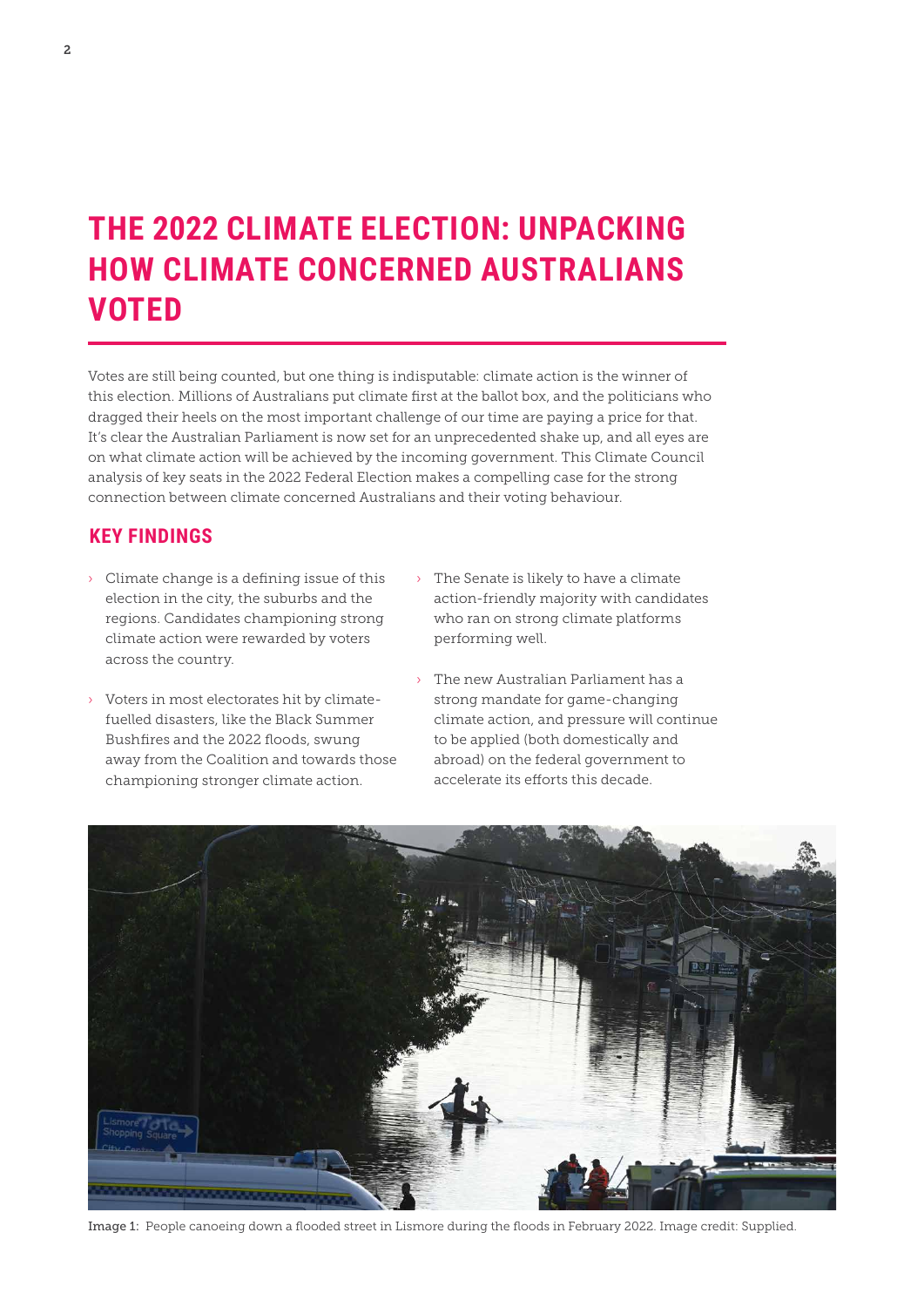#### **CLIMATE ACTION A VOTE WINNER IN THE REGIONS, THE SUBURBS AND THE CITIES**

Independents who stood for strong climate action enjoyed big swings across capital cities, with up to five on track to win lower house seats that have long been strongholds of the Liberal Party. These include: Sydney (Wentworth, Mackellar, North Sydney, Warringah, Bradfield), Melbourne (Kooyong, Goldstein), Perth (Curtin) and Adelaide (Grey). Also notable was the performance of an independent in the ACT Senate.

There has also been substantial swings toward the Greens, particularly in south-east Queensland and Northern NSW where extreme flooding has pummelled communities this year.

Across regional Australia there are many examples of seats where candidates with strong climate platforms gained significant swings. For instance:

- › Cowper in north-eastern NSW which was affected by terrible flooding and fires in recent years. The community swung away from the sitting National MP by 6% and a climate independent running for the first time gained more than 25% of the primary vote, and is likely to run second.
- **Nicholls** in northern Victoria saw a 25% swing towards an independent with strong climate policies.
- $\rightarrow$  Gilmore on the south coast of NSW was heavily affected by the Black Summer fires. The region saw a 12% swing to Liberal candidate Andrew Constance, a vocal former member of the NSW Parliament with a strong climate platform.
- › Helen Haines, independent for Indi in northern Victoria, strengthened her lead over the Liberals with an 8% swing. Ms Haines has strong climate policies and the north-eastern part of her electorate was burnt during Black Summer.
- › In Eden Monaro the sitting ALP MP (from a by-election) gained a 4% swing, with a 5% swing away from the Liberal candidate. This seat was heavily affected by Black Summer, and the sitting candidate has been a vocal supporter of climate action.
- › Kangaroo Island in Mayo was heavily affected by Black Summer. The Liberals experienced an 11% swing against their candidate with the majority of disaffected voters switching to the Greens and ALP. Incumbent Central Alliance representative Rebekha Sharkie, who has strong climate policies, retains the seat.
- $\rightarrow$  In Page (Northern Rivers of NSW) that was heavily affected by the recent flooding disaster there was a 12% swing to a pro-climate independent.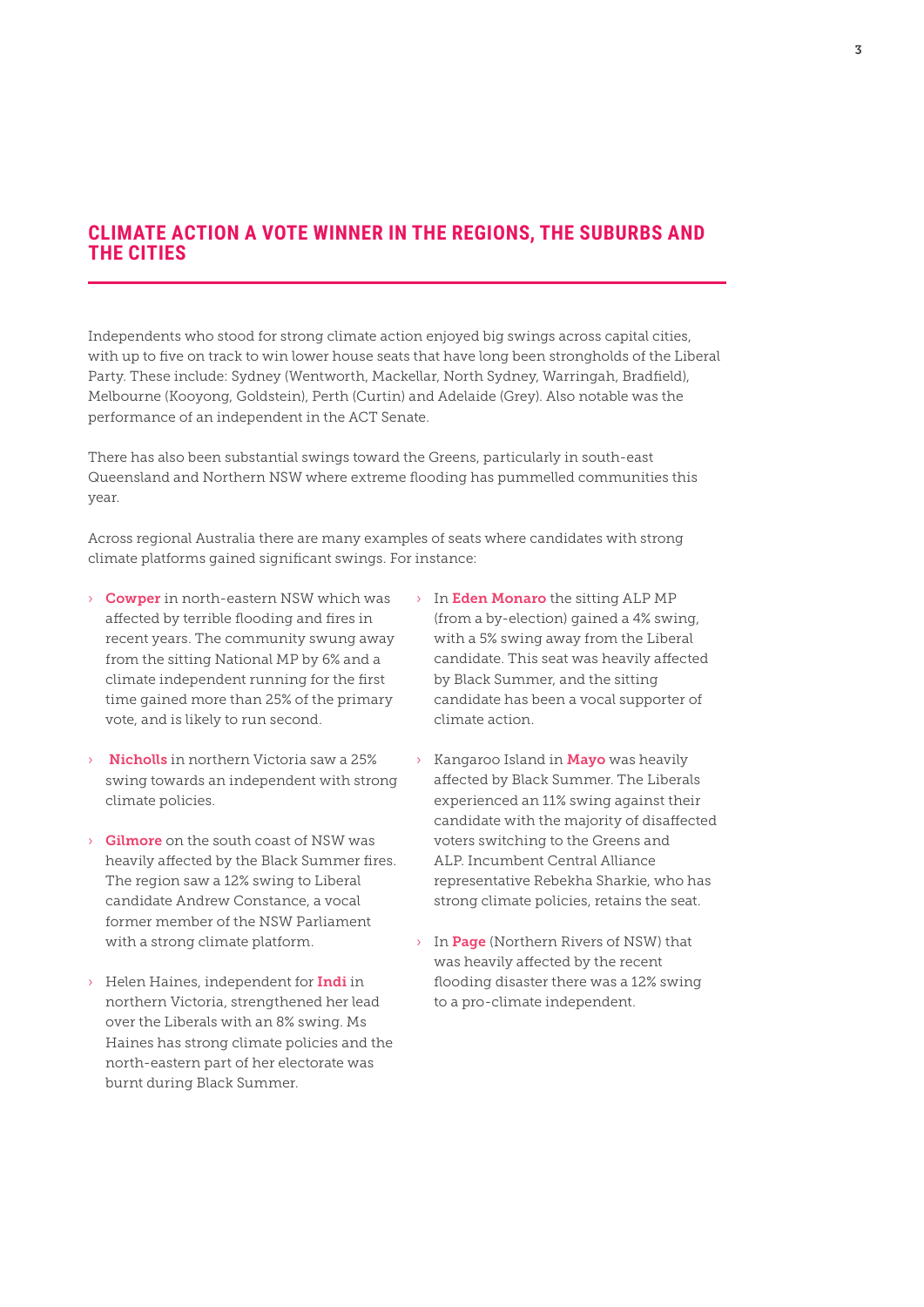ABC's Vote compass shows that climate change was a top issue across the country, from the cities, through the suburbs, to the regions. In almost 90% of electorates (132 out of 151) climate change was rated as the most important issue by more than one in five people. In the seats where there was a teal independent candidate concern was even higher. With 42% of people rating it as the most important issue in Wentworth, 40% in Kooyong and 39% in North Sydney. Climate concern was also very high in seats where there have been recent climate change-driven extreme weather events like Richmond (34%), Macquarie (30%), Gilmore (30%) and Eden Monaro (31%). In fact, climate concern was very high across the board including in communities within traditional "coal seats" like Newcastle (33%) and the Hunter (23%). Polling run throughout the election campaign also consistently found that climate change was a top voter issue.

#### **VOTERS IMPACTED BY EXTREME WEATHER EVENTS TURNED AWAY FROM THE LIBERALS**

The following table considers seats across many parts of Australia that have suffered from catastrophic floods and fires in the previous term of government. There have been swings away from the Coalition towards candidates with strong climate platforms - whether they were standing for the Greens, an independent or the ALP - across the majority of seats in the Northern Rivers and Southeastern Queensland affected by the 2022 flooding disaster. Similarly, in seats where communities suffered the most during Black Summer voters turned away from the Liberals.

The table below highlights a range of seats in South East Queensland, New South Wales, Victoria and South Australia.

| Electorate                     | Properties at medium<br>or high risk of riverine<br>flooding in 2030* | Swing/notes <sup>^</sup>                                                                    | Result       |
|--------------------------------|-----------------------------------------------------------------------|---------------------------------------------------------------------------------------------|--------------|
| Lilley (Suburban Brisbane)     | 2.98%                                                                 | Big swing away from LNP (-12.4%)<br>Swings to ALP (+7.4%) and Greens<br>$(+3.3%)$           | ALP retain   |
| Griffith (Suburban Brisbane)   | 25.27%                                                                | Big swing away from LNP (-11.1%)<br>Big swing to Greens (+12.5%), who have<br>won this seat | Greens gain  |
| Brisbane (Suburban Brisbane)   | 24.49%                                                                | Big swing away from LNP (-10.9%)<br>Swings to ALP (+3.3%) and Greens<br>$(+5.7%)$           | Greens ahead |
| Ryan (Suburban Brisbane)       | 11.98%                                                                | Big swing away from LNP (-10.7%)<br>Big swing to Greens (+10.7%), who have<br>won this seat | Greens gain  |
| Moreton<br>(Suburban Brisbane) | 14.91%                                                                | Big swing away from LNP (-8.9%)<br>Swings to ALP (+3.1%) and Greens<br>$(+4.5%)$            | ALP retain   |

#### **2022 FLOOD DISASTER**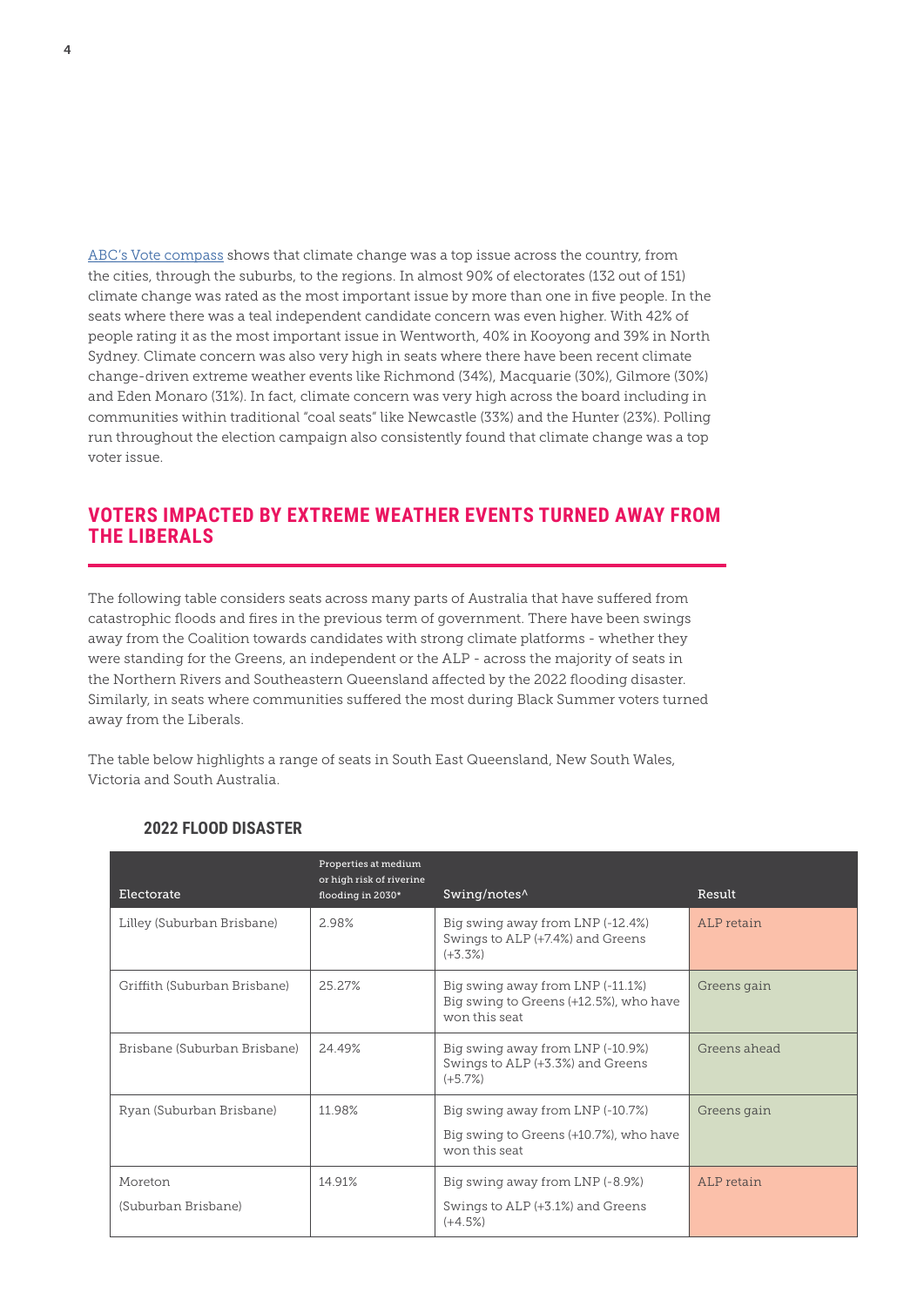| Electorate                         | Properties at medium<br>or high risk of riverine<br>flooding in 2030* | Swing/notes <sup>^</sup>                                                                                           | Result     |
|------------------------------------|-----------------------------------------------------------------------|--------------------------------------------------------------------------------------------------------------------|------------|
| Fadden (northern Gold Coast)       | 9.06%                                                                 | Big swing away from LNP (-8.1%)<br>Swing to Greens (+2.7%)                                                         | LNP retain |
| McPherson (southern Gold<br>Coast) | 6.39%                                                                 | Swing away from LNP (-5.3%)<br>Swing to Greens (+4.5%)                                                             | LNP retain |
| Richmond<br>(Northern Rivers)      | 30.00%                                                                | Very big swing against Nats (-13%)<br>Big swing to Greens (+5%)                                                    | ALP ahead  |
| Page                               | 15.00%                                                                | Big swing to a independent with<br>strong climate platform (+12%)                                                  | Nat retain |
| Cowper (Port Macquarie)            | 5.23%                                                                 | Swing against Nats (-6.6%)<br>Very big swing to independent with<br>strong climate platform (+26.6%)               | Nats ahead |
| Groom (Toowoomba)                  | 1.63%                                                                 | Big swing away from LNP (-11.9%)<br>Big swings to two independents with<br>strong climate platforms (+8.9%, +7.5%) | LNP retain |

#### **BLACK SUMMER FIRES**

| Electorate                                        | Properties at medium<br>or high risk of riverine<br>flooding in 2030* | Swing/notes^                                                                                                              | Result                 |
|---------------------------------------------------|-----------------------------------------------------------------------|---------------------------------------------------------------------------------------------------------------------------|------------------------|
| Eden Monaro                                       | 10.95%                                                                | Swing away from Lib (-4.7%)                                                                                               | ALP retain             |
|                                                   |                                                                       | Swings to ALP (+4.5%) and Greens<br>(0.2%)                                                                                |                        |
| Macquarie                                         | 5486%                                                                 | Big swing away from Lib (-10.1%)                                                                                          | ALP retain             |
| (Blue Mountains and<br>Hawkesbury)                |                                                                       | Swings to ALP (+5.3%) and Greens<br>$(+0.1\%)$                                                                            |                        |
| Cowper                                            | 1566%                                                                 | Swing away from Nat (-6.6%)                                                                                               | Nat ahead              |
| (northeast NSW                                    |                                                                       | Very big swing to independent with<br>strong climate platform (+26.6%)                                                    |                        |
| Gilmore<br>(southeast NSW)                        | 23.79%                                                                | Big swing to a Liberal who has been<br>outspoken on climate action in the<br>wake of the Black Summer fires<br>$(+13.2%)$ | ALP ahead              |
| Indi                                              | 4.92%                                                                 | Swing away from Lib (-4%)                                                                                                 | Ind retain             |
| (northeast Victoria)                              |                                                                       | Big swing to independent with strong<br>climate platform (+8.6%)                                                          |                        |
| Mayo                                              | 13.01%                                                                | Big swing away from Lib (-11.2%)                                                                                          | Centre Alliance retain |
| (south of Adelaide, including<br>Kangaroo Island) |                                                                       | Swing to Greens (+2.5%)                                                                                                   |                        |
|                                                   |                                                                       | Retained by Centre Alliance<br>incumbent with strong climate<br>platform                                                  |                        |

\*Data on % of properties at risk is from Climate Council's Climate Risk Map, using the high emissions scenario: https://www.climatecouncil.org.au/ resources/climate-risk-map/

^Results as of 8am Monday 23 May, 2022 Swings are based on first preference count. Source: ABC.